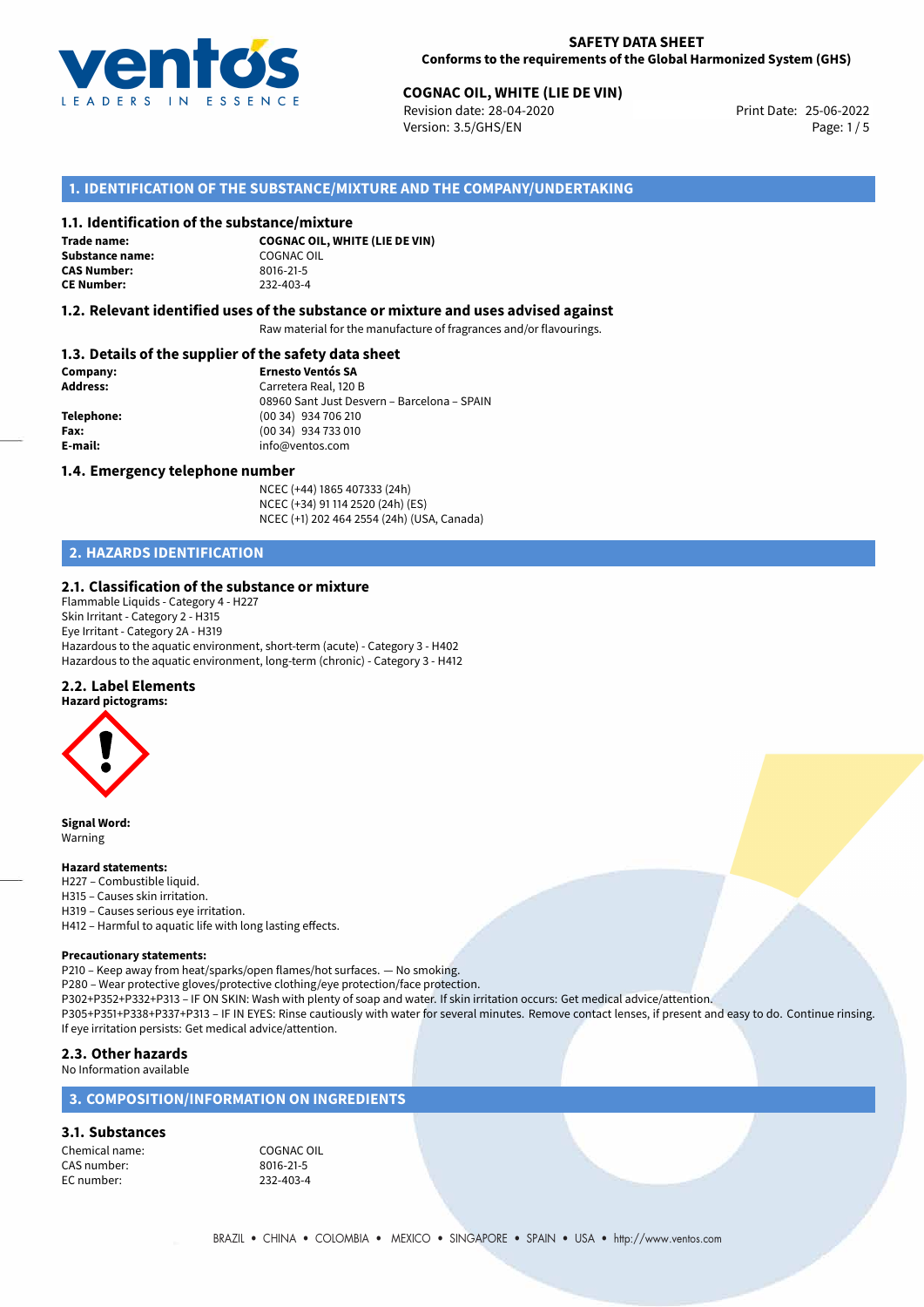

## **SAFETY DATA SHEET Conforms to the requirements of the Global Harmonized System (GHS)**

## **COGNAC OIL, WHITE (LIE DE VIN)**<br>
Revision date: 28-04-2020<br>
Print Date: 25-06-2022

Revision date: 28-04-2020 Version: 3.5/GHS/EN Page: 2 / 5

#### **Hazardous constituents:**

| <b>Chemical Name</b> | % (w/w)        | <b>CAS No</b><br><b>EC No</b> | <b>Classification according to GHS</b>                                                                                                                                                                                                  |
|----------------------|----------------|-------------------------------|-----------------------------------------------------------------------------------------------------------------------------------------------------------------------------------------------------------------------------------------|
| DECANOIC ACID        | $>10$ ; $<$ 25 | 334-48-5<br>206-376-4         | Skin Irritant - Category 2 - H315<br>Eye Irritant - Category 2A - H319<br>Hazardous to the aquatic environment, short-term (acute) - Category 3 - H402<br>Hazardous to the aquatic environment, long-term (chronic) - Category 3 - H412 |
| ETHYL OCTANOATE      | $>1$ ; $<$ 10  | $106 - 32 - 1$<br>203-385-5   | Flammable Liquids - Category 4 - H227<br>Hazardous to the aquatic environment, short-term (acute) - Category 2 - H401<br>Hazardous to the aquatic environment, long-term (chronic) - Category 2 - H411                                  |

[See the full text of the hazard statements in section 16.](#page-4-0)

## **3.2. Mixtures**

Not applicable.

## **4. FIRST-AID MEASURES**

## **4.1. Description of necessary first aid measures**

| Ingestion:    | Rinse mouth with water.<br>Obtain medical advice.<br>Keep at rest. Do not induce vomiting.                                                           |
|---------------|------------------------------------------------------------------------------------------------------------------------------------------------------|
| Eye contact:  | In case of contact with eyes, rinse immediately with plenty of water for at least 15 minutes and seek medical advice.                                |
| Inhalation:   | Remove person to fresh air and keep at rest.<br>Seek immediate medical advice.                                                                       |
| Skin contact: | Take off immediately all contaminated clothing.<br>Thoroughly wash affected skin with soap and water.<br>Seek medical attention if symptoms persist. |

#### **4.2. Most important symptoms and effects, both acute and delayed**

No information available.

## **4.3. Indication of any immediate medical attention and special treatment needed**

No information available.

## **5. FIRE-FIGHTING MEASURES**

## **5.1. Extinguishing Media**

Water spray, carbon dioxide, dry chemical powder or appropriate foam. For safety reasons do not use full water jet.

#### **5.2. Special hazards arising from the substance or mixture**

Known or Anticipated Hazardous Products of Combustion: Emits toxic fumes under fire conditions.

## **5.3. Advice for firefighters**

High temperatures can lead to high pressures inside closed containers. Avoid inhalation of vapors that are created. Use appropriate respiratory protection. Do not allow spillage of fire to be poured into drains or watercourses. Wear self-contained breathing apparatus and protective clothing.

## **6. ACCIDENTAL RELEASE MEASURES**

## **6.1. Personal precautions, protective equipment and emergency procedures**

Evacuate surronding areas. Ensure adequate ventilation. Keep unnecessary and unprotected personnel from entering. Do not breathe vapor/spray. Avoid contact with skin and eyes. Information regarding personal protective measures: see section 8.

#### **6.2. Environmental precautions**

To avoid possible contamination of the environment, do not discharge into any drains, surface waters or groundwaters.

## **6.3. Methods and materials for containment and cleaning up**

Cover with an inert, inorganic, non-combustible absorbent material (e.g. dry-lime, sand, soda ash). Place in covered containers using non-sparking tools and transport outdoors. Avoid open flames or sources of ignition (e.g. pilot lights on gas hot water heater). Ventilate area and wash spill site after material pickup is complete.

#### **6.4. Reference to other sections**

Information regarding exposure controls, personal protection and disposal considerations can be found in sections 8 and 13.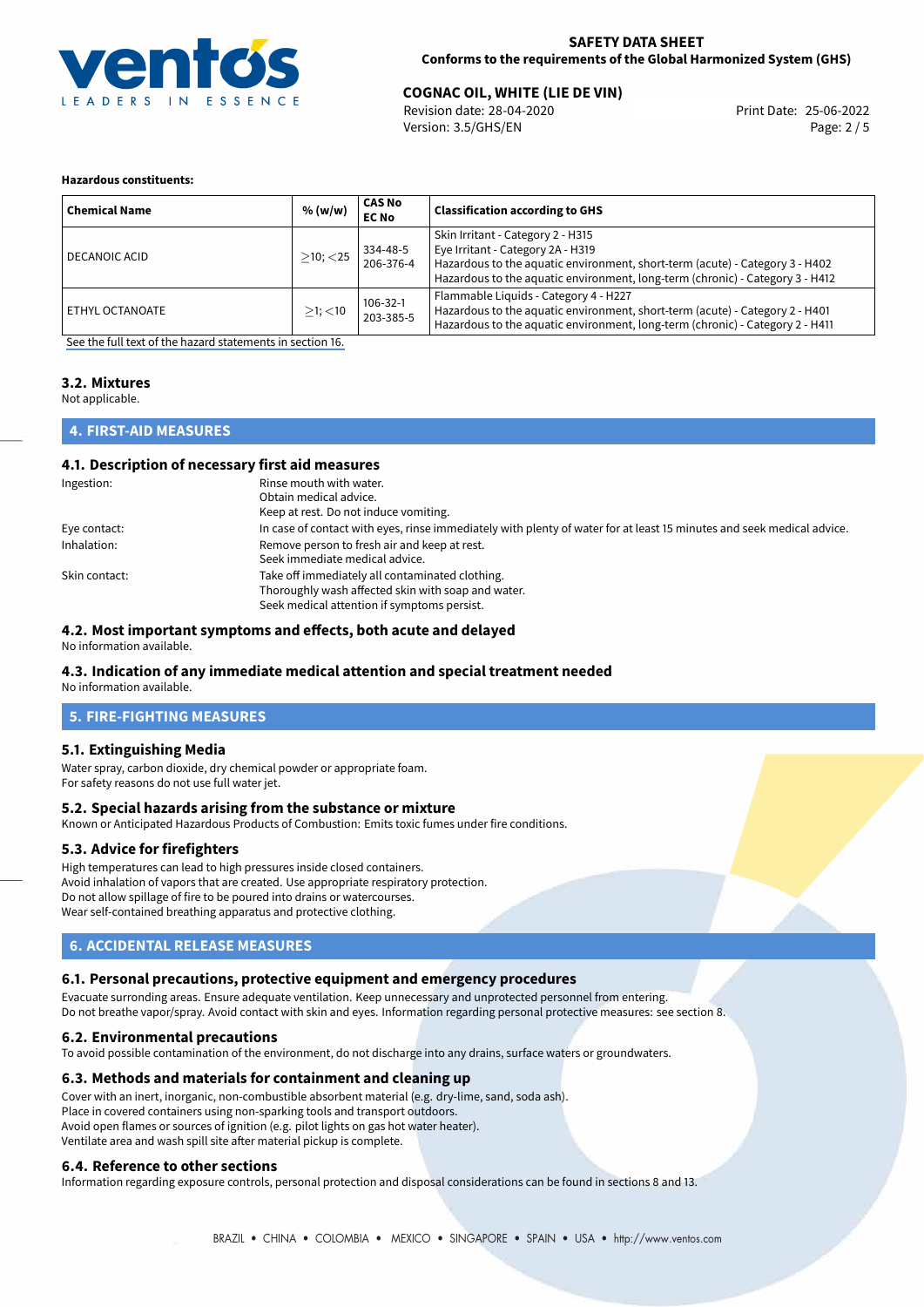

## **SAFETY DATA SHEET Conforms to the requirements of the Global Harmonized System (GHS)**

# **COGNAC OIL, WHITE (LIE DE VIN)**<br>
Revision date: 28-04-2020<br>
Print Date: 25-06-2022

Revision date: 28-04-2020 Version: 3.5/GHS/EN Page: 3 / 5

## **7. HANDLING AND STORAGE**

## **7.1. Precautions for safe handling**

Do not store or handle this material near food or drinking water. Do not smoke. Avoid contact with the eyes, skin and clothing. Wear protective clothing and use glasses. Observe the rules of safety and hygiene at work. Keep in the original container or an alternative made from a compatible material.

## **7.2. Conditions for safe storage, including any incompatibilities**

Store in tightly closed and preferably full containers in a cool, dry and ventilated area, protected from light. Keep away from sources of ignition (e.g. hot surfaces, sparks, flame and static discharges). Keep away from incompatible materials (see section 10).

## **7.3. Specific end use(s)**

No information available.

**8. EXPOSURE CONTROLS AND PERSONAL PROTECTION**

#### **8.1. Control parameters**

Components with occupational exposure limits: None known.

#### **8.2. Exposure controls**

Measures should be taken to prevent materials from being splashed into the body. Provide adequate ventilation, according to the conditions of use. Use a mechanical exhaust if required.

#### **8.3. Individual protection measures, such as personal protective equipment**

| Eye/Face protection:             | Chemical safety goggles are recommended. Wash contaminated goggles before reuse.                                                            |
|----------------------------------|---------------------------------------------------------------------------------------------------------------------------------------------|
| Hand Protection:                 | Chemical-resistant gloves are recommended. Wash contaminated gloves before reuse.                                                           |
| Body protection:                 | Personal protective equipment for the body should be selected based on the task being performed and the risks<br>involved.                  |
| Respiratory Protection:          | In case of insufficient ventilation, use suitable respiratory equipment.                                                                    |
| Environmental exposure controls: | Emissions from ventilation or process equipment should be checked to ensure they comply with environmental<br>protection legislation.       |
|                                  | In some cases, filters or engineering modifications to the process equipment will be necessary to reduce emissions to<br>acceptable levels. |
|                                  |                                                                                                                                             |

## **9. PHYSICAL AND CHEMICAL PROPERTIES**

## **9.1. Information on basic physical and chemical properties**

| Appearance:                            | Liquid                    |
|----------------------------------------|---------------------------|
| Colour:                                | Conforms to standard      |
| Odour:                                 | Conforms to standard      |
| Odour theshold:                        | Not determined            |
| pH:                                    | Not determined            |
| Melting point/freezing point:          | Not determined            |
| Boling point/boiling range $(°C)$ :    | Not determined            |
| Flash point:                           | $67^{\circ}$ C            |
| Evaporation rate:                      | Not determined            |
| Flammability:                          | Not determined            |
| Lower flammability/Explosive limit:    | Not determined            |
| Upper flammability/Explosive limit:    | Not determined            |
| Vapour pressure:                       | Not determined            |
| Vapour Density:                        | Not determined            |
| Density:                               | $0,86-0,88$ g/mL (20°C)   |
| Relative density:                      | $0,86 - 0,88$ (20°C)      |
| Water solubility:                      | <b>INSOLUBLE IN WATER</b> |
| Solubility in other solvents:          | <b>SOLUBLE IN ETHANOL</b> |
| Partition coefficient n-octanol/water: | Not determined            |
| Auto-ignition temperature:             | Not determined            |
| Decomposition temperature:             | Not determined            |
| Viscosity, dynamic:                    | Not determined            |
| Viscosity, kinematic:                  | Not determined            |
| Explosive properties:                  | Not determined            |
| Oxidising properties:                  | Not determined            |
|                                        |                           |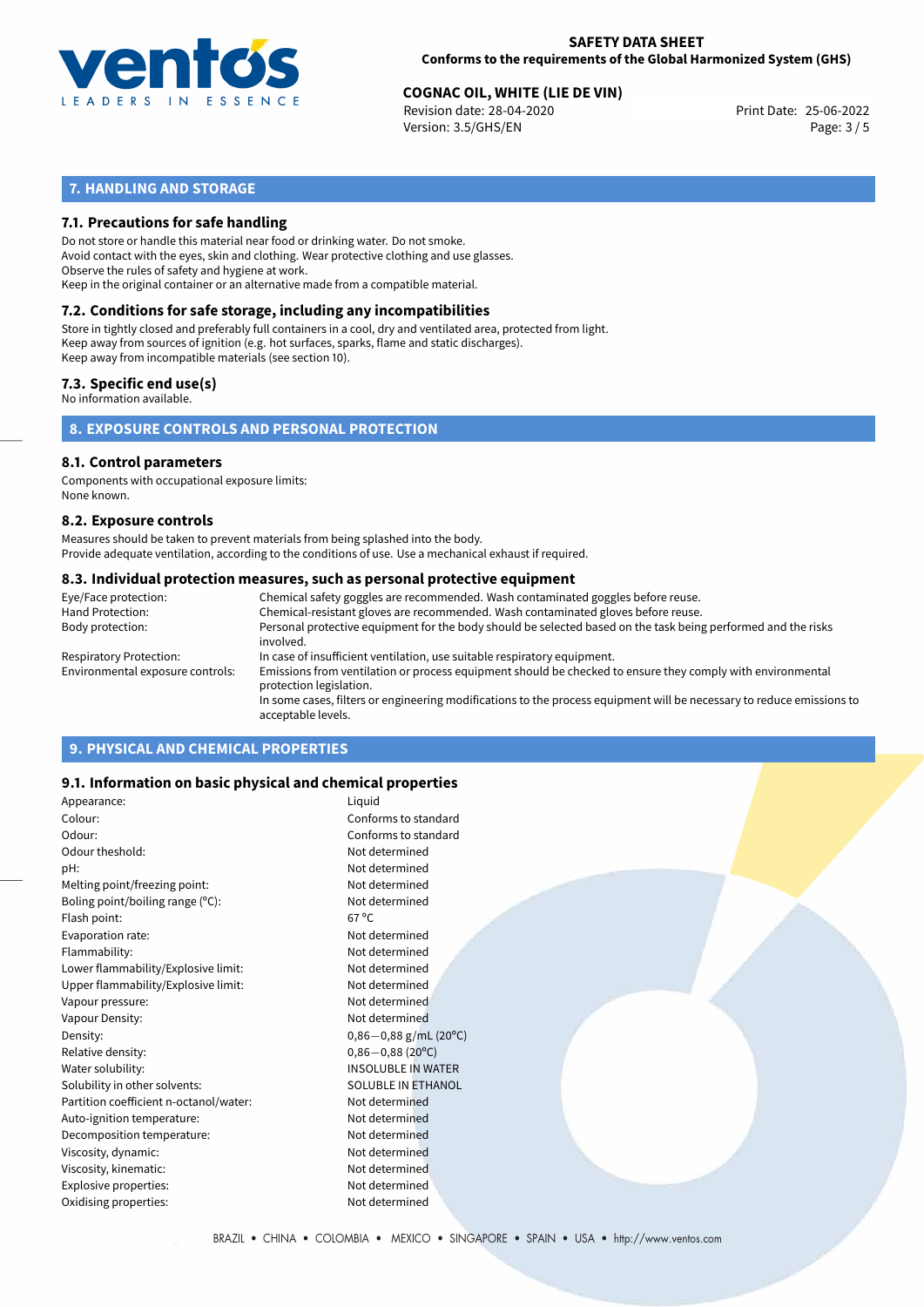

## **SAFETY DATA SHEET Conforms to the requirements of the Global Harmonized System (GHS)**

# **COGNAC OIL, WHITE (LIE DE VIN)**<br>
Revision date: 28-04-2020<br>
Print Date: 25-06-2022

Revision date: 28-04-2020 Version: 3.5/GHS/EN Page: 4 / 5

## **10. STABILITY AND REACTIVITY**

## **10.1. Reactivity**

No hazardous reactions if stored and handled as prescribed/indicated.

#### **10.2. Chemical stability**

The product is stable if stored and handled as prescribed/indicated.

#### **10.3. Possibility of hazardous reactions**

No hazardous reactions if stored and handled as prescribed/indicated.

#### **10.4. Conditions to Avoid**

Conditions to Avoid: Excessive heat, flame or other ignition sources.

## **10.5. Incompatible materials**

Avoid contact with strong acids and bases and oxidizing agents.

#### **10.6. Hazardous decomposition products**

During combustion may form carbon monoxide and unidentified organic compounds.

## **11. TOXICOLOGICAL INFORMATION**

| <b>Acute toxicity</b>                    | Based on the data available, the criteria for classification are not met. |
|------------------------------------------|---------------------------------------------------------------------------|
| <b>Skin corrosion/irritation</b>         | Causes skin irritation.                                                   |
| Serious eye damage/irritation            | Causes serious eye irritation.                                            |
| <b>Respiratory or skin sensitisation</b> | Based on the data available, the criteria for classification are not met. |
| <b>Germ cell mutagenicity</b>            | Based on the data available, the criteria for classification are not met. |
| Carcinogenicity                          | Based on the data available, the criteria for classification are not met. |
| <b>Reproductive toxicity</b>             | Based on the data available, the criteria for classification are not met. |
| <b>STOT-single exposure</b>              | Based on the data available, the criteria for classification are not met. |
| <b>STOT-repeated exposure</b>            | Based on the data available, the criteria for classification are not met. |
| <b>Aspiration hazard</b>                 | Based on the data available, the criteria for classification are not met. |

## **12. ECOLOGICAL INFORMATION**

### **12.1. Toxicity**

**Assessment:** Harmful to aquatic life with long lasting effects. **Experimental/calculated data:** No information available.

#### **12.2. Degradability**

No information available.

#### **12.3. Bioaccumulative potential** No information available.

**12.4. Soil mobility** No information available.

## **12.5. Other adverse effects**

See also sections 6, 7, 13 and 15 Do not allow to get into waste water or waterways.

## **13. DISPOSAL CONSIDERATIONS**

#### **13.1. Waste treatment methods**

Dispose of in accordance with national and local environmental regulations.